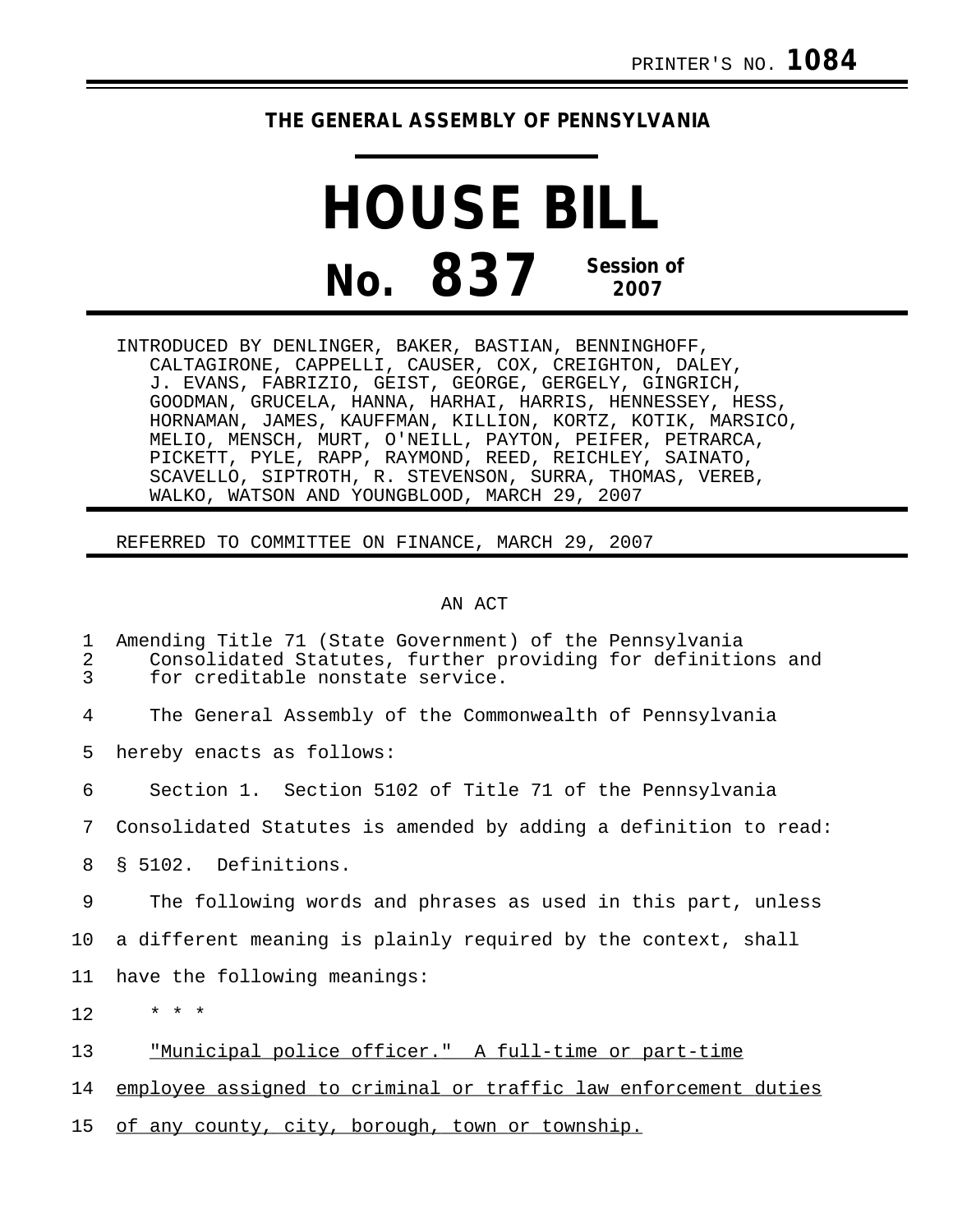$1 \quad * \quad * \quad *$ 

2 Section 2. Section 5304(c) of Title 71 is amended to read: 3 § 5304. Creditable nonstate service.

4 \* \* \*

5 (c) Limitations on nonstate service.--Creditable nonstate 6 service credit shall be limited to:

7 (1) intervening military service;

8 (2) military service other than intervening military 9 service and military service purchasable under section 10 5302(d) (relating to credited State service) not exceeding 11 five years, provided that a member with multiple service may 12 not purchase more than a total of five years of military 13 service in both the system and the Public School Employees' 14 Retirement System;

15 (3) in the case of an academic administrator, teacher or 16 instructor employed in the Department of Education, the State 17 System of Higher Education, any State-owned educational 18 institution or The Pennsylvania State University, provided 19 that the total amount of service creditable under this 20 paragraph shall not exceed the lesser of ten years or the 21 number of years of active membership in the system as an 22 academic administrator, teacher or instructor in the 23 Department of Education, State System of Higher Education, 24 any State-owned educational institution or The Pennsylvania 25 State University:

26 (i) nonstudent service as an academic administrator, 27 teacher or instructor in any public school or public 28 educational institution in any state other than this 29 Commonwealth; or

30 (ii) nonstudent service as an academic

20070H0837B1084 - 2 -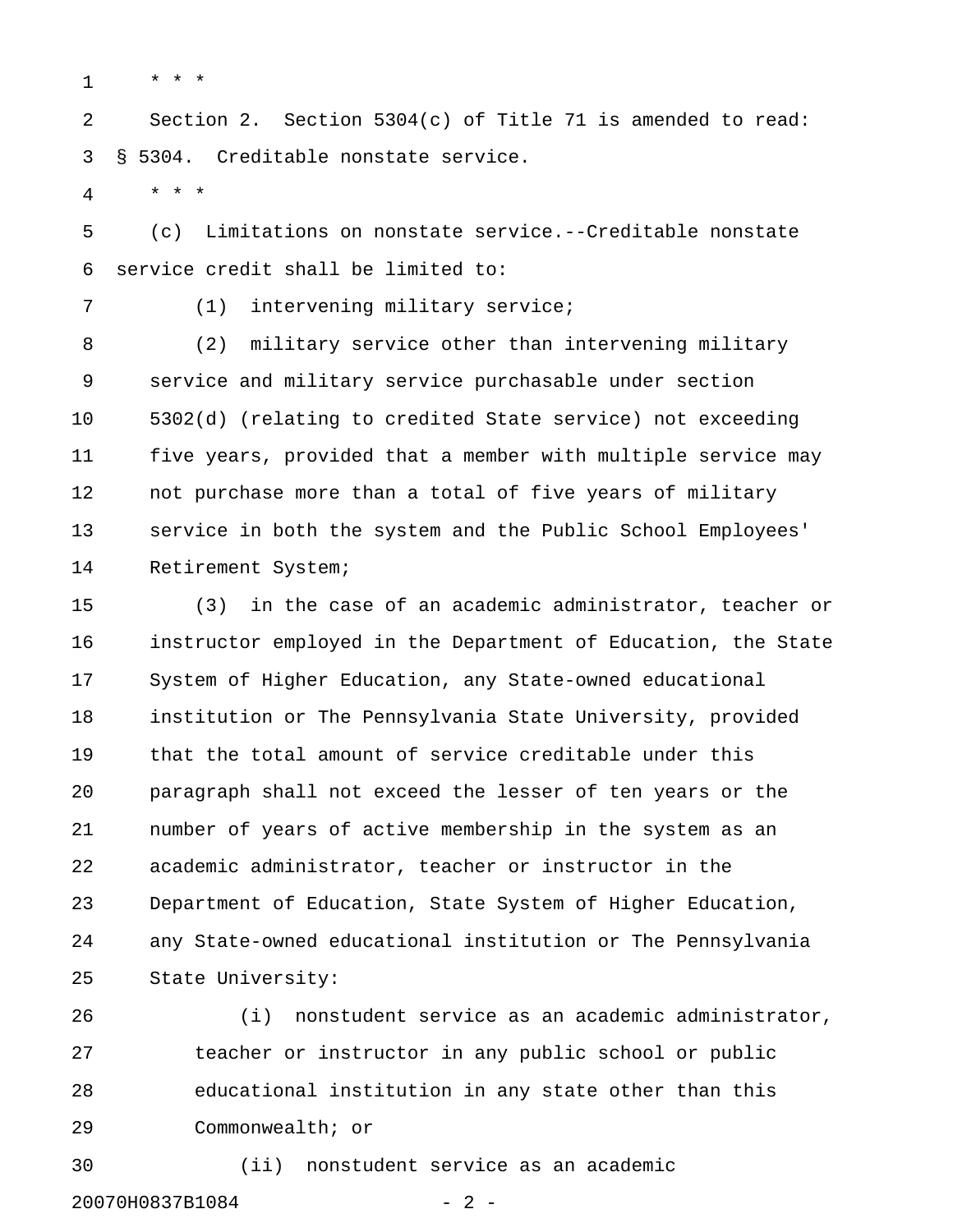1 administrator, teacher or instructor in the field of 2 education for any agency or department of the Federal 3 Government, whether or not such area was under the 4 jurisdiction of the United States;

5 (4) previous service with a governmental agency other 6 than the Commonwealth which employment with said agency was 7 terminated because of the transfer by statute of the 8 administration of such service or of the entire agency to the 9 Commonwealth;

10 (5) service as a temporary Federal employee assigned to 11 an air quality control complement for the Pennsylvania 12 Department of Environmental Resources at any time during the 13 period of 1970 through 1975. This service time may be 14 purchased only if the member makes an election to purchase 15 within one year of the effective date of this paragraph, and 16 the member shall pay an amount which is equal to the full 17 actuarial cost of the increased benefit obtained by virtue of 18 the purchase as provided in section 5505(f);

19 (6) service in the Cadet Nurse Corps with respect to any 20 period of training as a student or graduate nurse under a 21 plan approved under section 2 of the act of June 15, 1943 22 (Public Law 78-73, 57 Stat. 153), if the total period of 23 training under such plan was at least two years, the credit 24 for such service not to exceed three years;

25 (7) service prior to July 1, 1971, at a community 26 college established under the act of August 24, 1963 27 (P.L.1132, No.484), known as the Community College Act of 28 1963; [or]

29 (8) service as a justice of the peace prior to January 30 1970[.]; or \_\_\_\_

20070H0837B1084 - 3 -